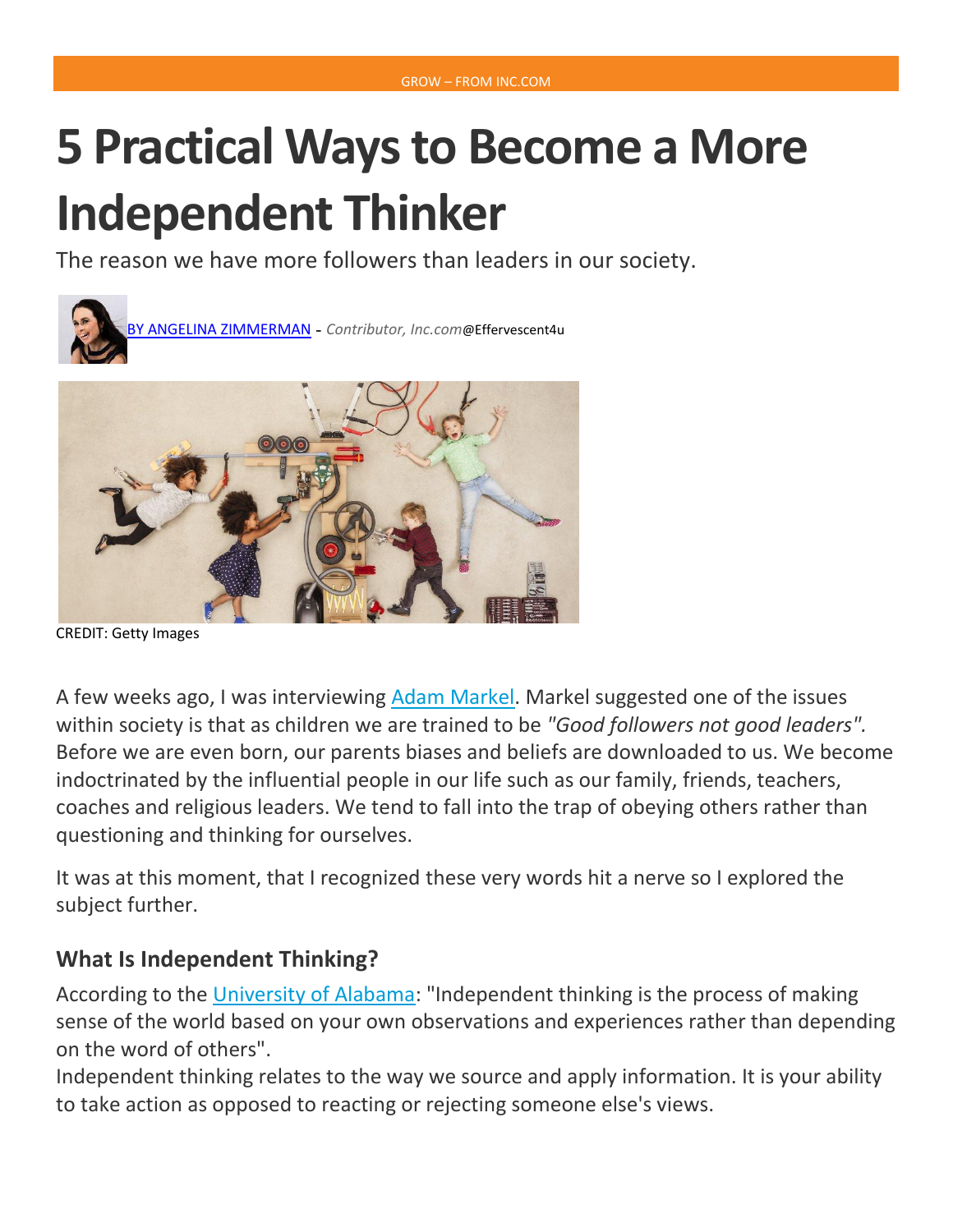#### **Five Sure-Fire Ways To Think More Independently**

#### **1. Travel The World**

Traveling the world immediately moves us out of our comfort zone and gives us a greater appreciation for our own country. It expands our horizons and opens our eyes to new ways of living, traditions, new people, environments and activities we may have never encountered in our home country.

Think of the most beautiful places in the world like: Icehotel in [Sweden,](http://www.escapehere.com/inspiration/worlds-10-most-unique-tourist-destinations/5/) [Leshan Giant](http://www.escapehere.com/inspiration/worlds-10-most-unique-tourist-destinations/)  [Buddha in China,](http://www.escapehere.com/inspiration/worlds-10-most-unique-tourist-destinations/) [Mont St Michel in France](http://www.escapehere.com/inspiration/worlds-10-most-unique-tourist-destinations/4/) or [Dean's Blue Hole in the Bahamas.](http://www.escapehere.com/inspiration/worlds-10-most-unique-tourist-destinations/6/) My most memorable experiences involved traveling to Europe and the United States. Sadly, I have witnessed the negative impact of people who choose to remain in the same place their entire life. These people retain a narrow view on society in general, which minimizes their perceived options for living life.

#### **2. Exploration**

Exploration involves constantly doing new things leading to the discovery of new talents and skills.

As humans, we tend to seek more of the same - operating on auto-pilot. Watching the same type of films, attending certain concerts, reading particular books and talking to likeminded people. Doing the same activities limits your possibilities in life.

When you learn new topics and engage in new activities you learn more about yourself, others and the world which leads to new insights and expands your current level of thinking.

There are a million opportunities in the world yet when we limit ourselves, we miss out on what could be some of the best time of our lives.

A few years ago I could never have foreseen what lie ahead. If I had not ventured out to do different things, I certainly would not be working as a writer, written sixty songs or produced a short film.

## **3. Walk The Other Way**

As Warren Buffet explains: "Be fearful when others are greedy and greedy when others are fearful". Whilst Buffett's quote applies to investing, it also relates to life.

Take action based on what is right for you rather than simply following the crowd.

Entrepreneurs understand this path well. For they do not blindly follow the crowd working as an employee for a pay check, they carve out their own path. One of the top reasons